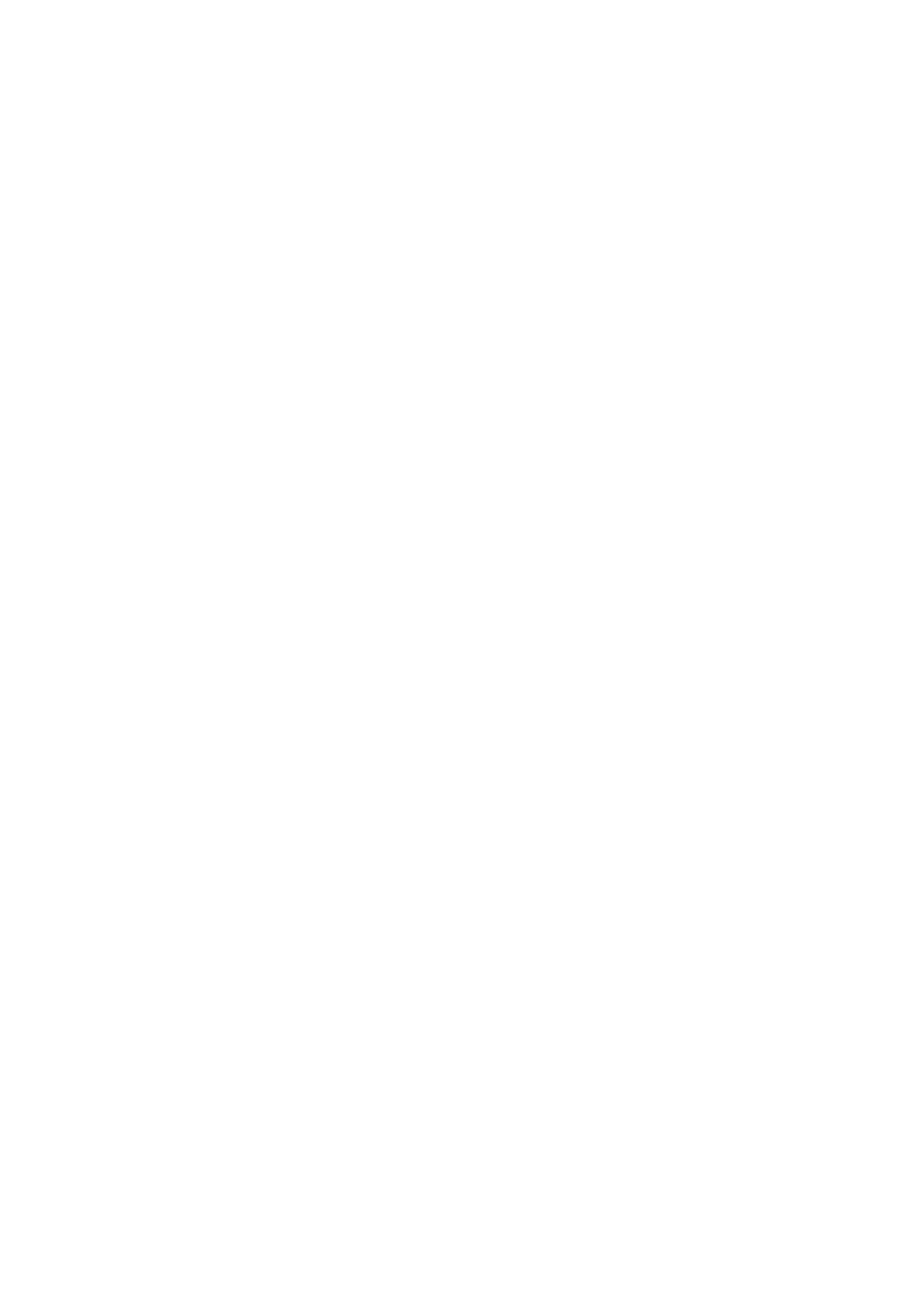# **Contents**

| 1.1 |                                                                  |  |
|-----|------------------------------------------------------------------|--|
| 1.2 |                                                                  |  |
| 1.3 |                                                                  |  |
| 1.4 | Development proposals affected by approved lease and development |  |
|     |                                                                  |  |
| 2.1 |                                                                  |  |
| 2.2 |                                                                  |  |
| 2.3 |                                                                  |  |
|     |                                                                  |  |
| 3.1 |                                                                  |  |
| 3.2 |                                                                  |  |
|     |                                                                  |  |
| 4.1 |                                                                  |  |
| 4.2 |                                                                  |  |
|     |                                                                  |  |
|     |                                                                  |  |
| 5.1 |                                                                  |  |
| 5.2 |                                                                  |  |
| 5.3 |                                                                  |  |
| 5.4 |                                                                  |  |
| 5.5 |                                                                  |  |
| 5.6 |                                                                  |  |
|     |                                                                  |  |
| 6.1 |                                                                  |  |
|     |                                                                  |  |
| 7.1 |                                                                  |  |
| 7.2 |                                                                  |  |
| 7.3 |                                                                  |  |
|     |                                                                  |  |
| 8.1 |                                                                  |  |
| 8.2 |                                                                  |  |
|     |                                                                  |  |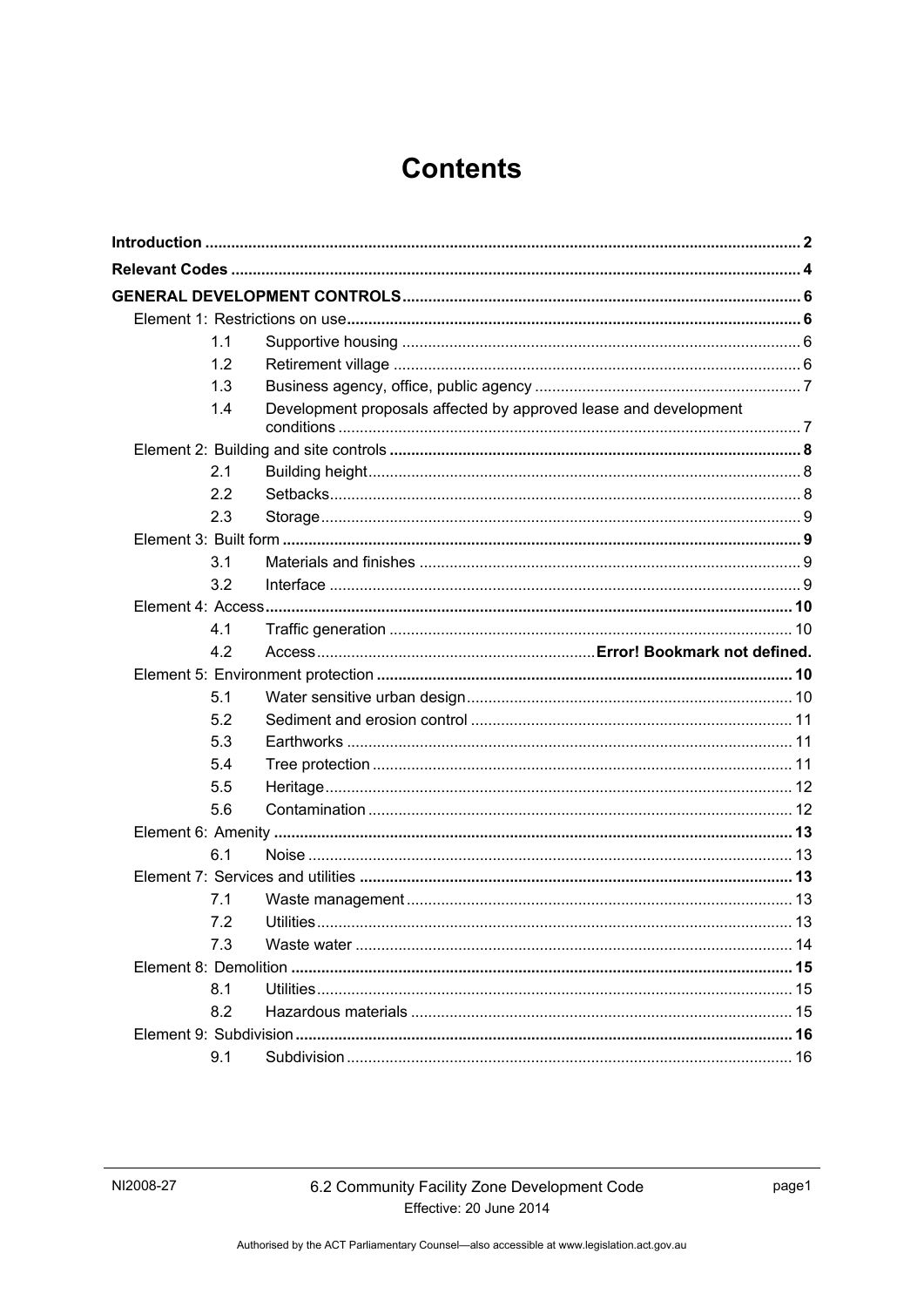# <span id="page-3-0"></span>**Introduction**

### **Name**

The name of this code is **Community Facility Zone Development Code**.

### **Application**

This code applies to all *development* in the community facility zone.

### **National Capital Plan**

Where a *development* is subject to special requirements under the National Capital Plan, or any relevant development control plan prepared under the National Capital Plan, the *development* cannot be inconsistent with the special requirements or development control plan. Where any provision of this code is inconsistent with special requirements under the National Capital Plan, or any relevant development control plan prepared under the National Capital Plan, that provision has no effect.

### **Purpose**

This code provides additional planning, design and environmental controls to support the objectives of the community facility zone.

It will be used by the *Authority* to assess *development applications*. It also offers guidance to intending applicants in designing *development* proposals and preparing *development applications*.

### **Structure**

This code has a number of elements. Each element has one or more rules, each having an associated criterion (unless the rule is mandatory). Rules provide quantitative, or definitive, controls, while criteria are chiefly qualitative in nature.

In some instances rules are mandatory and are accompanied by the words "This is a mandatory requirement. There is no applicable criterion". Non-compliance with a mandatory rule will result in the refusal of the development application. Conversely, the words "There is no applicable rule" is found where a criterion only is applicable. Where both rule and criterion apply, compliance with the rule is deemed to satisfy the particular requirement. Provided the relevant criterion can be met, strict compliance with the rule is not required.

### **Assessment tracks**

Assessment track for a particular developments are specified in the community facility zone development table.

Proposals in the **code track** must comply with all rules relevant to the development.

Proposals in the **merit track** and **impact track** must comply with each relevant rule or its associated criteria, where the rule is not mandatory (i.e. it has no related criterion). Where a rule is fully met, no reference to the related criterion needs to be made. If the rule is not met, or where a criterion only applies, the onus is on the applicant to demonstrate that the relevant criterion is satisfied, through supporting drawings and/or written documentation. In addition, the applicant for proposals in the impact track must justify any non-compliance by reference to the Statement of Strategic Directions.

### **Code hierarchy**

Under the Planning and Development Act 2007, where more than one type of code applies to a development, the order of precedence if there is inconsistency of provisions between codes is: precinct code, development code, and general code.

NI2008-27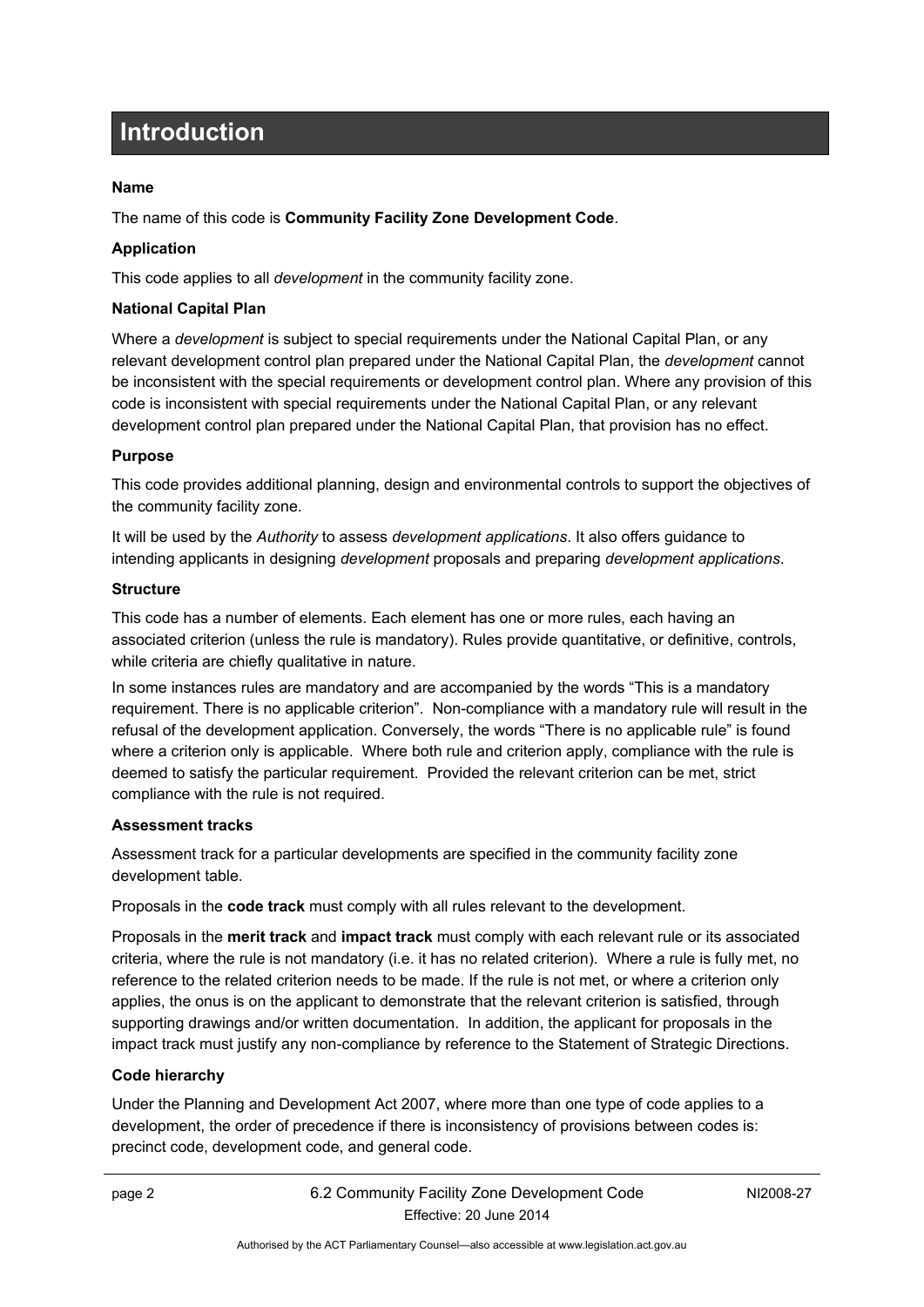#### **Related codes**

This code makes reference to development codes and general codes that may also apply. In addition, precinct codes may contain additional provisions that apply to certain specified blocks.

#### **Definitions**

Defined terms, references to legislation and references to other documents are italicised. Definitions of terms used in this code are listed under the definitions heading of the Territory Plan, or for terms applicable to this code, associated with the respective rule or element.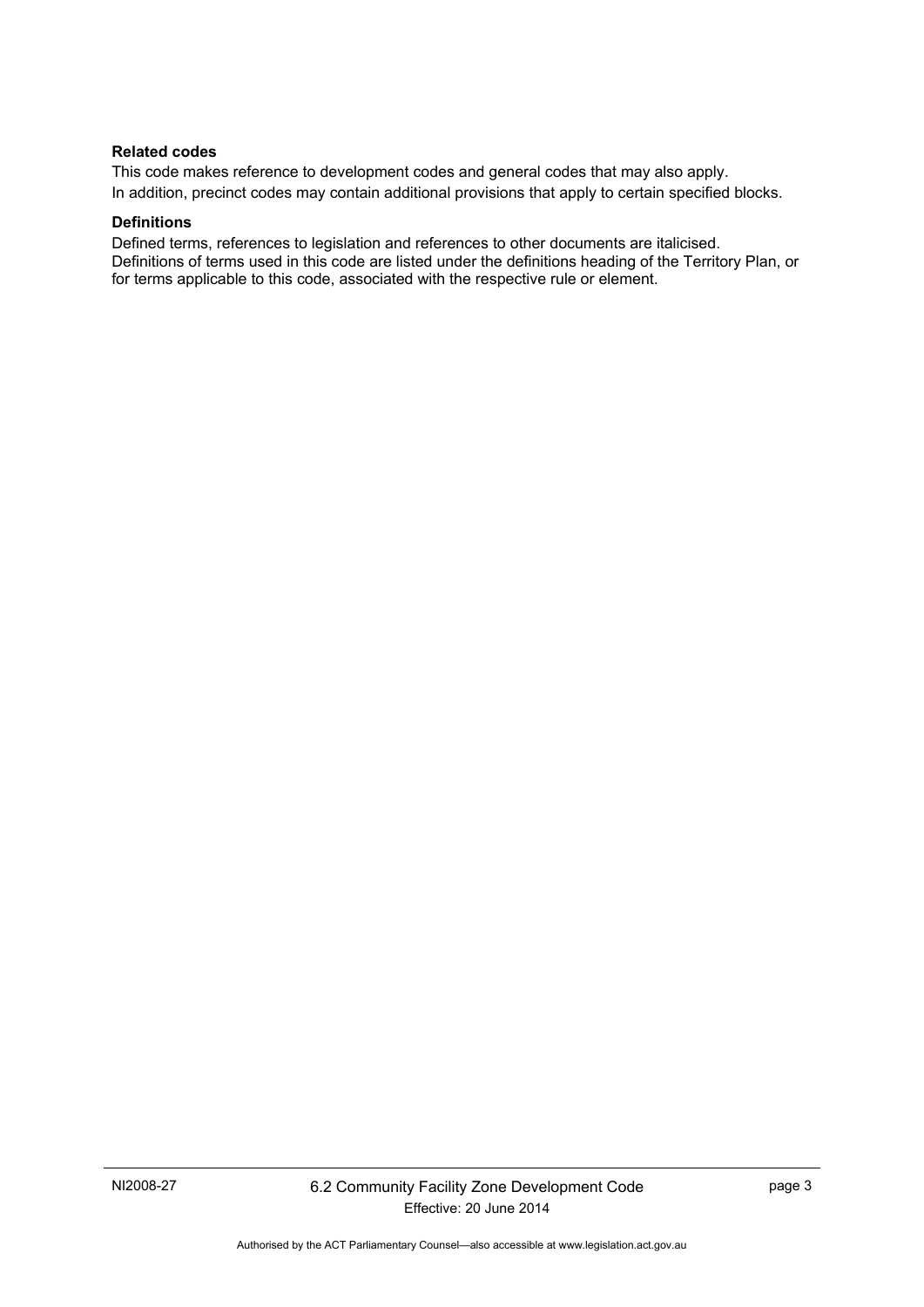# <span id="page-5-0"></span>**Relevant Codes**

Development codes (including this code) that apply to certain development or use in the community facility zone are marked Y in table A1.

| DEVELOPMENT/<br>U<br>S<br>Е            | THIS CODE | SINGLE DWELLING<br>HOUSING<br>DEVELOPMENT CODE | MULT UNIT HOUSING<br>DEVELOPMENT CODE |
|----------------------------------------|-----------|------------------------------------------------|---------------------------------------|
| ancillary use                          | Ý         |                                                |                                       |
| business agency                        | Ÿ         |                                                |                                       |
| child care centre                      | Y         |                                                |                                       |
| community activity centre              | Y         |                                                |                                       |
| community theatre                      | Y         |                                                |                                       |
| consolidation                          | Y         |                                                |                                       |
| cultural facility                      | Y         |                                                |                                       |
| demolition                             | Ý         |                                                |                                       |
| educational establishment              | Ý         |                                                |                                       |
| emergency services facility            | Ÿ         |                                                |                                       |
| health facility                        | Ý         |                                                |                                       |
| hospital                               | Ý         |                                                |                                       |
| indoor recreation facility             | Y         |                                                |                                       |
| lease variation                        | Y         |                                                |                                       |
| minor use                              |           |                                                |                                       |
| office                                 | Y         |                                                |                                       |
| outdoor recreation facility            | Y         |                                                |                                       |
| parkland                               | Y         |                                                |                                       |
| place of worship                       | Y         |                                                |                                       |
| public agency                          | Y         |                                                |                                       |
| religious associated use               | Y         |                                                |                                       |
| residential care accommodation         | Y         |                                                |                                       |
| retirement village                     | Y         |                                                |                                       |
| sign                                   | Y         |                                                |                                       |
| subdivision                            | Y         |                                                |                                       |
| supportive housing                     | Ý         | $\sqrt{3}$                                     |                                       |
| temporary use                          | Y         |                                                |                                       |
| 1<br>scientific research establishment | Y         |                                                |                                       |
| 2<br>agriculture                       |           |                                                |                                       |

### **Table A1 – Development codes applicable to development and uses in community facility zone**

Notes to Table A1:

<sup>1-</sup> Development specific to section 38 blocks 4 and 5 Campbell<br><sup>2-</sup> Development specific to section 450 block 1 Richardson<br><sup>3-</sup> Applicable only where development is in the form of a *single dwelling housing* 

4 – Applicable only where development is in the form of *multi unit housing*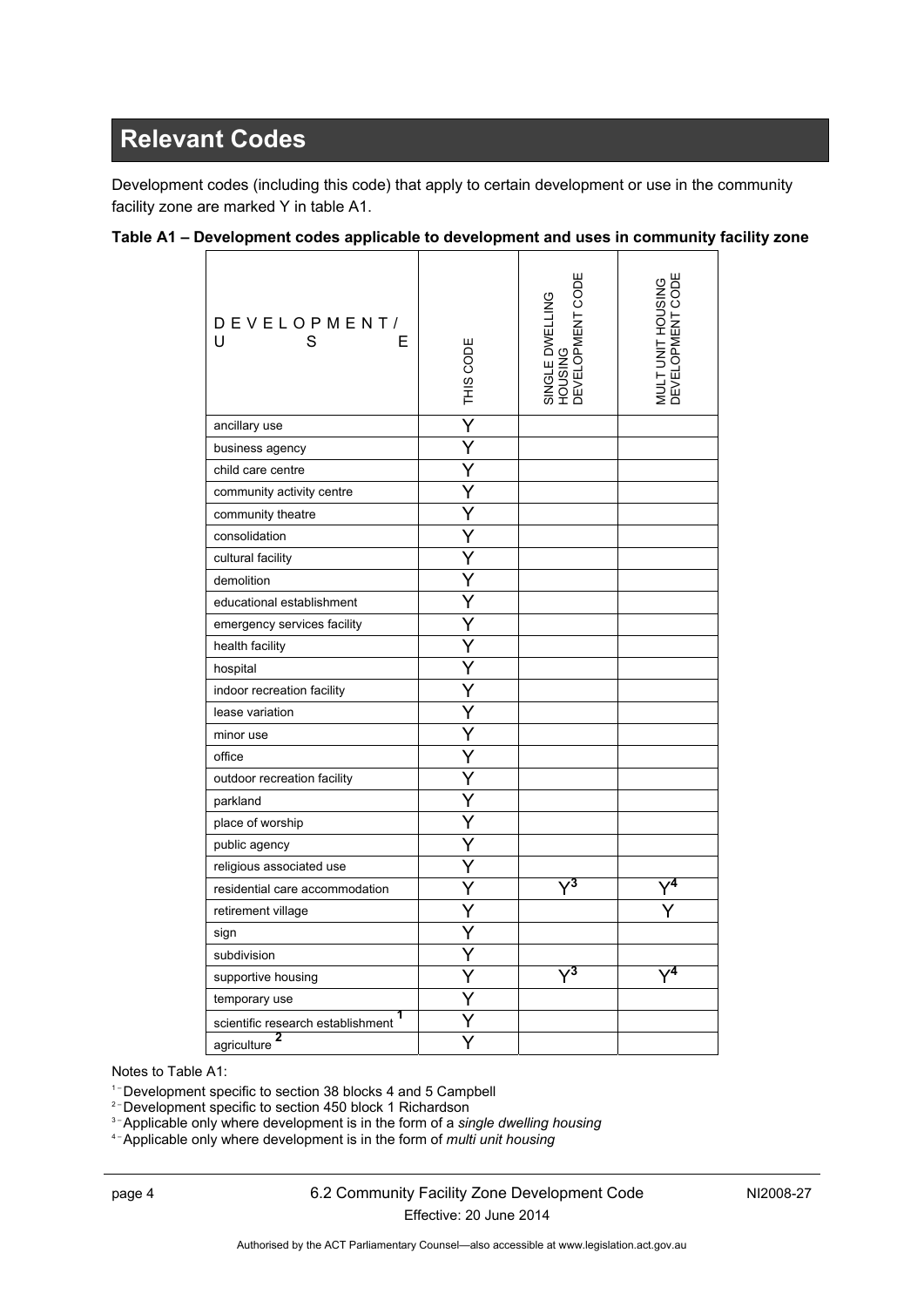In addition to the **development codes** specified above, **precinct codes** and **general codes** may be relevant.

**Precinct codes** are located in section 10 of the Territory Plan.

The following **general codes**, in particular, may be relevant:

Access and Mobility General Code

Bicycle Parking General Code

Community and Recreational Facilities Location Guidelines General Code

Crime Prevention through Environmental Design General Code

Parking and Vehicular Access General Code

Signs General Code

Water Ways: Water Sensitive Urban Design General Code

**General codes** are contained within the Territory Plan.

Development must comply with the relevant codes (including other general codes that may not be listed above), subject to the code hierarchy outlined in the introduction to this code.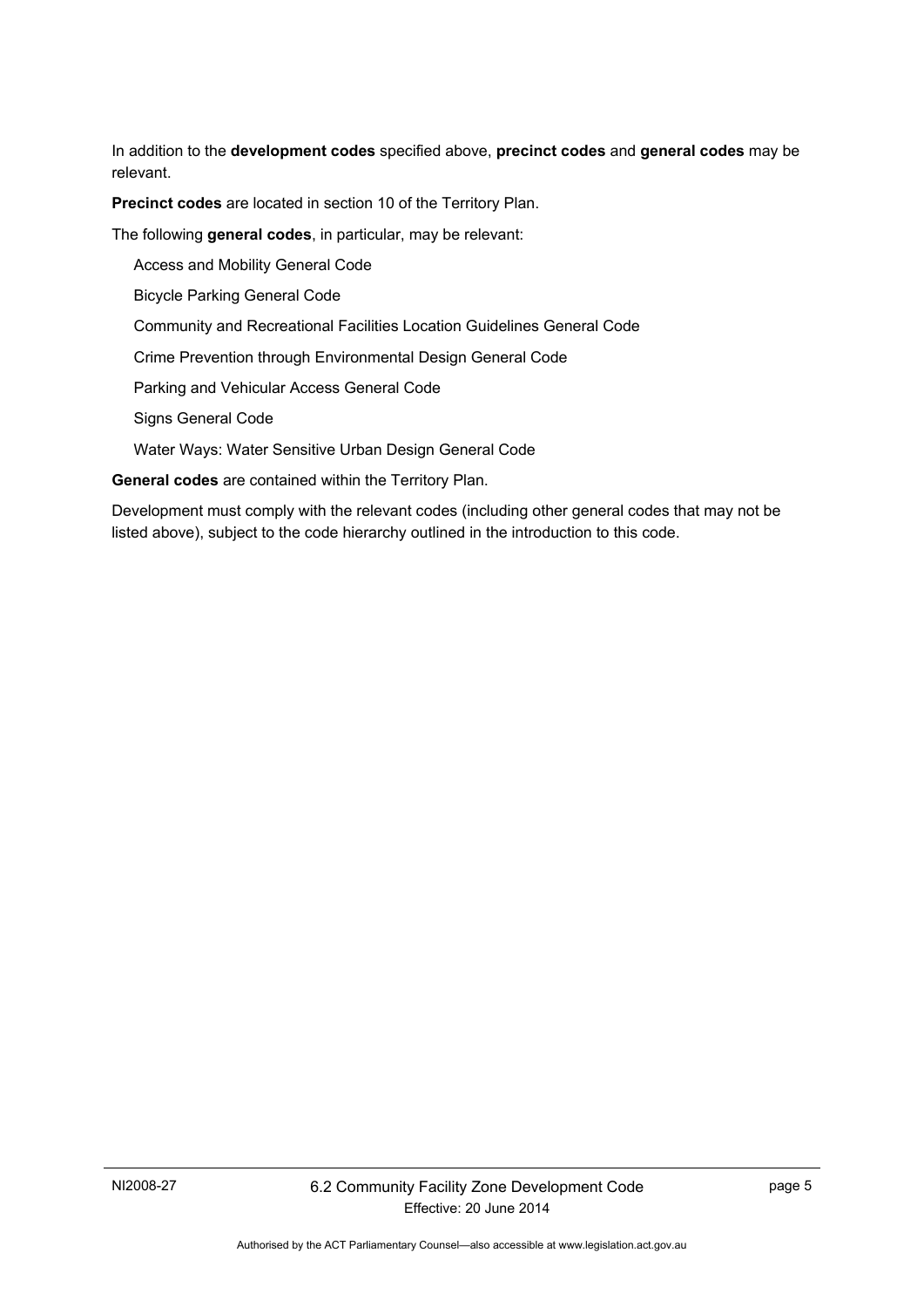# <span id="page-7-0"></span>**GENERAL DEVELOPMENT CONTROLS**

### <span id="page-7-1"></span>**Element 1: Restrictions on use**

<span id="page-7-3"></span><span id="page-7-2"></span>

| <b>Rules</b>                                                                     |                                                                                                                                           | <b>Criteria</b>                                                       |
|----------------------------------------------------------------------------------|-------------------------------------------------------------------------------------------------------------------------------------------|-----------------------------------------------------------------------|
| <b>Supportive housing</b><br>1.1                                                 |                                                                                                                                           |                                                                       |
| R <sub>1</sub>                                                                   |                                                                                                                                           |                                                                       |
| Development for <i>supportive housing</i> complies<br>with all of the following: |                                                                                                                                           | This is a mandatory requirement. There is no<br>applicable criterion. |
| a)                                                                               | the occupation of individual dwellings in a<br>supportive housing complex is restricted by<br>the lease to persons in need of support     |                                                                       |
| b)                                                                               | the site has not been identified in a suburb<br>precinct code as being prohibited for<br>supportive housing                               |                                                                       |
| C)                                                                               | all dwellings comply with Class 'C' of<br>Australian Standard AS4299 - Adaptable<br>Housing.                                              |                                                                       |
| d)                                                                               | subdivision of a lease developed for<br>supportive housing, including subdivision<br>under the Unit Titles Act 2001, is not<br>permitted. |                                                                       |
| $1.2$                                                                            | <b>Retirement village</b>                                                                                                                 |                                                                       |
| R <sub>2</sub>                                                                   |                                                                                                                                           |                                                                       |
|                                                                                  | Development for retirement village complies with<br>all of the following:                                                                 | This is a mandatory requirement. There is no<br>applicable criterion. |
| a)                                                                               | the site has not been identified in a suburb<br>precinct code as being prohibited for<br>retirement village                               |                                                                       |
| b)                                                                               | Subdivision of a lease developed for<br>retirement village, including subdivision<br>under the Unit Titles Act 2001, is not<br>permitted  |                                                                       |
| c)                                                                               | all dwellings comply with Class 'C' of<br>Australian Standard AS4299 - Adaptable<br>Housing.                                              |                                                                       |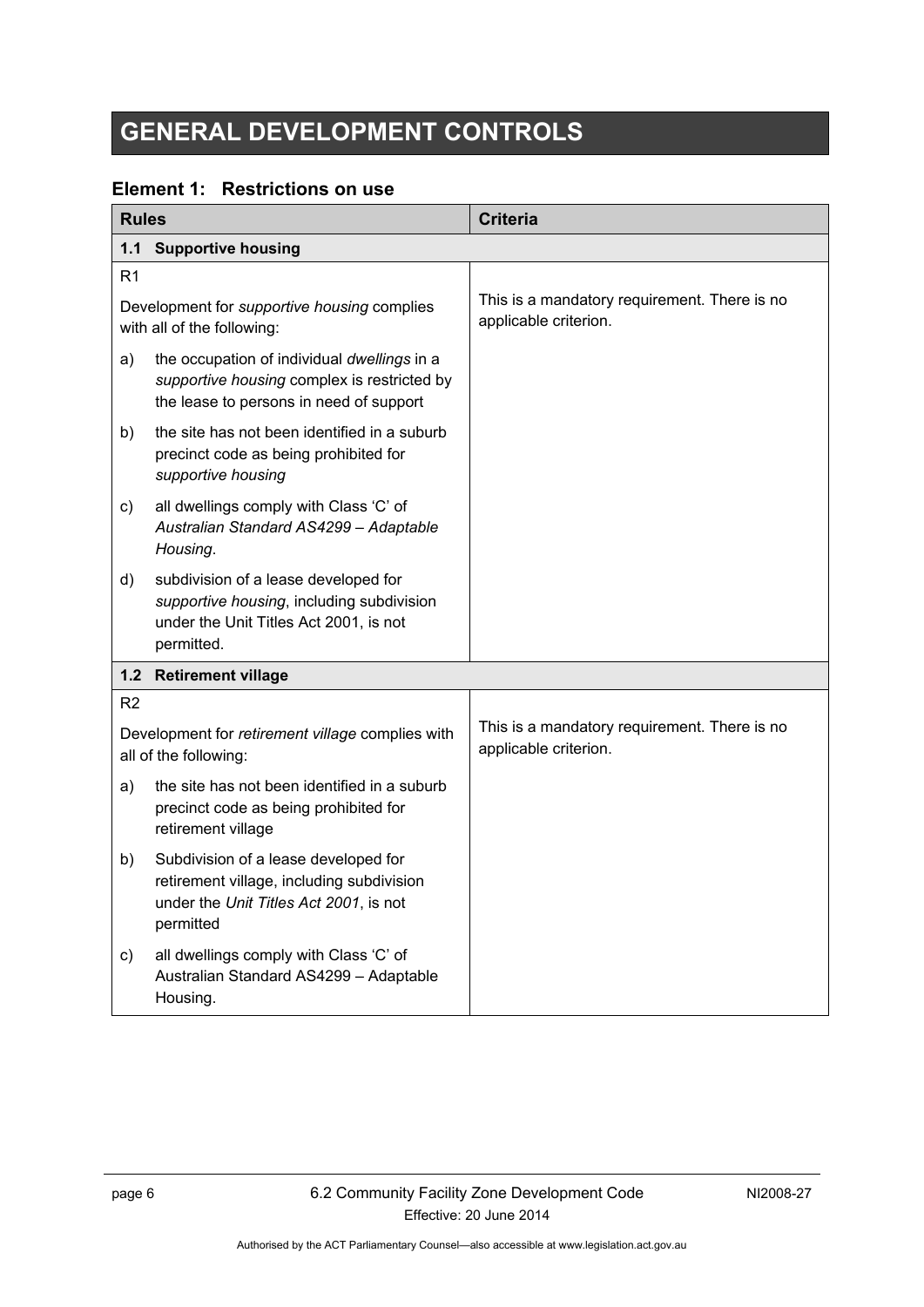<span id="page-8-1"></span><span id="page-8-0"></span>

| <b>Rules</b>                                                                                                                                                                                                                                                                                                                      | <b>Criteria</b>                                                                                                           |  |
|-----------------------------------------------------------------------------------------------------------------------------------------------------------------------------------------------------------------------------------------------------------------------------------------------------------------------------------|---------------------------------------------------------------------------------------------------------------------------|--|
| 1.3<br>Business agency, office, public agency                                                                                                                                                                                                                                                                                     |                                                                                                                           |  |
| R <sub>3</sub>                                                                                                                                                                                                                                                                                                                    |                                                                                                                           |  |
| This rule applies to any of the following:                                                                                                                                                                                                                                                                                        | This is a mandatory requirement. There is no<br>applicable criterion.                                                     |  |
| i)<br>business agency                                                                                                                                                                                                                                                                                                             |                                                                                                                           |  |
| office<br>ii)                                                                                                                                                                                                                                                                                                                     |                                                                                                                           |  |
| iii)<br>public agency                                                                                                                                                                                                                                                                                                             |                                                                                                                           |  |
| located within a surplus former ACT Government<br>building.                                                                                                                                                                                                                                                                       |                                                                                                                           |  |
| The maximum lease term is 5 years                                                                                                                                                                                                                                                                                                 |                                                                                                                           |  |
| R <sub>4</sub>                                                                                                                                                                                                                                                                                                                    |                                                                                                                           |  |
| This rule applies to any of the following:                                                                                                                                                                                                                                                                                        | This is a mandatory requirement. There is no<br>applicable criterion.                                                     |  |
| i)<br>business agency                                                                                                                                                                                                                                                                                                             |                                                                                                                           |  |
| office<br>ii)                                                                                                                                                                                                                                                                                                                     |                                                                                                                           |  |
| iii)<br>public agency                                                                                                                                                                                                                                                                                                             |                                                                                                                           |  |
| located in other than a surplus former ACT<br>Government building.                                                                                                                                                                                                                                                                |                                                                                                                           |  |
| The use is conducted only by a not for profit<br>organisation.                                                                                                                                                                                                                                                                    |                                                                                                                           |  |
| R <sub>5</sub>                                                                                                                                                                                                                                                                                                                    | C <sub>5</sub>                                                                                                            |  |
| This rule applies to any of the following:                                                                                                                                                                                                                                                                                        | Business agencies, offices and public agencies                                                                            |  |
| i)<br>business agency                                                                                                                                                                                                                                                                                                             | are small scale.                                                                                                          |  |
| office<br>ii)                                                                                                                                                                                                                                                                                                                     |                                                                                                                           |  |
| public agency<br>iii)                                                                                                                                                                                                                                                                                                             |                                                                                                                           |  |
| located in other than a surplus former ACT<br>Government building.                                                                                                                                                                                                                                                                |                                                                                                                           |  |
| The total gross floor area of all such uses does<br>not exceed 400m <sup>2</sup> .                                                                                                                                                                                                                                                |                                                                                                                           |  |
| Development proposals affected by approved lease and development conditions<br>1.4                                                                                                                                                                                                                                                |                                                                                                                           |  |
| R <sub>6</sub>                                                                                                                                                                                                                                                                                                                    | C <sub>6</sub>                                                                                                            |  |
| The development proposal complies with<br>approved and current lease and development<br>conditions applying to the site. Where there is an<br>inconsistency between the lease and<br>development conditions and the provisions of this<br>code, the former shall take precedence, but only<br>to the extent of the inconsistency. | The development meets the intent of any<br>approved and current lease and development<br>conditions applying to the site. |  |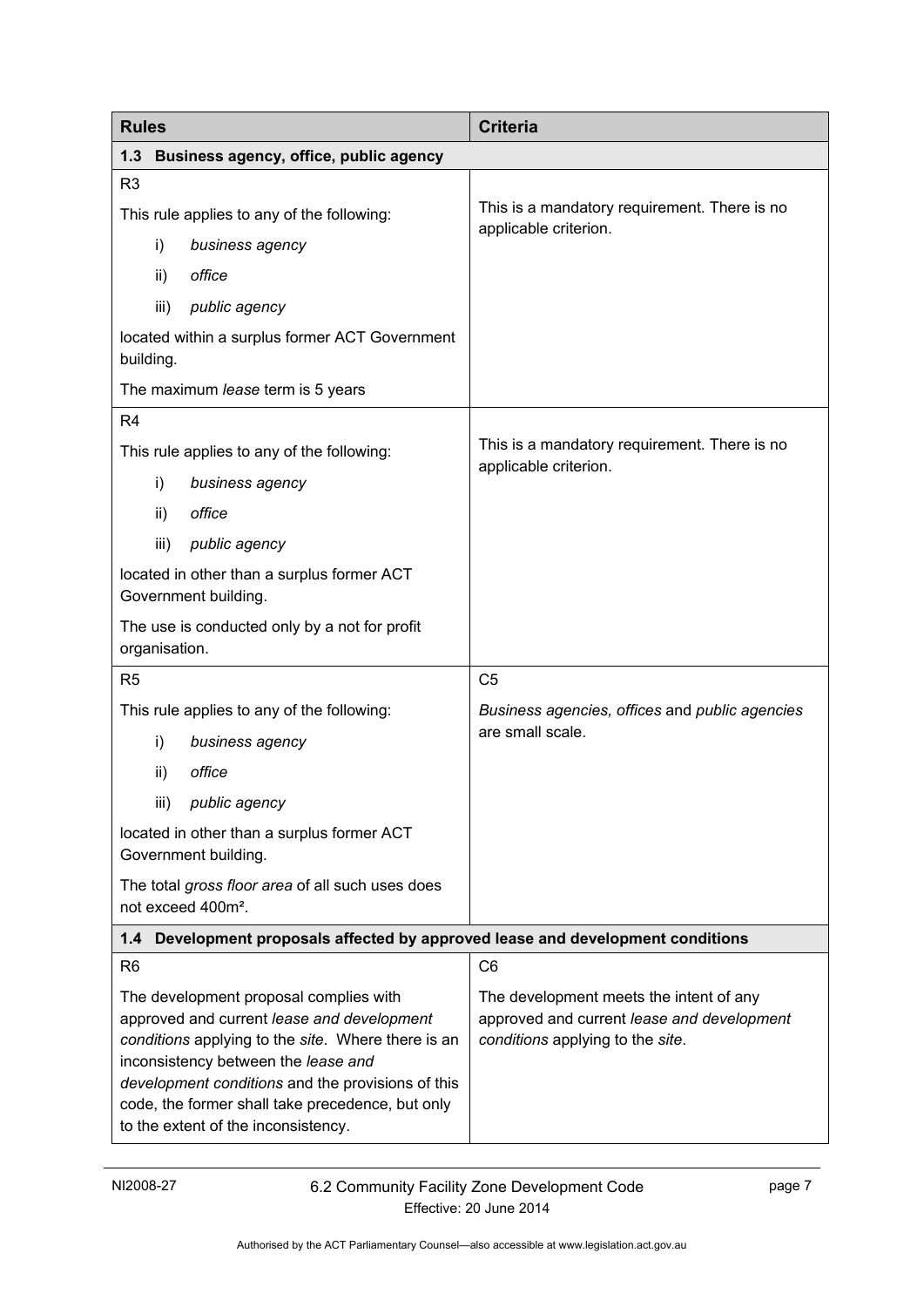### <span id="page-9-0"></span>**Element 2: Building and site controls**

In this element:

*Desired character* means the form of development in terms of siting, building bulk and scale, and the nature of the resulting *streetscape* that is consistent with the relevant zone objectives

<span id="page-9-2"></span><span id="page-9-1"></span>

| <b>Rules</b>                                                                                         | <b>Criteria</b>                                                                              |  |
|------------------------------------------------------------------------------------------------------|----------------------------------------------------------------------------------------------|--|
| <b>Building height</b><br>2.1                                                                        |                                                                                              |  |
| R7                                                                                                   | C7                                                                                           |  |
| The maximum building height is:                                                                      | Buildings achieve all of the following:                                                      |  |
| for that part of the building within 30m of a<br>a)                                                  | consistency with the desired character<br>a)                                                 |  |
| residential block - the greater of the<br>following:                                                 | b)<br>a scale appropriate to the proposed use                                                |  |
| i)<br>2 storeys                                                                                      | reasonable separation from adjoining<br>C)<br>developments                                   |  |
| ii)<br>the maximum number of storeys<br>permitted on that residential block                          | reasonable privacy for dwellings on<br>d)<br>adjoining residential blocks                    |  |
| in all other cases – the lesser of the<br>b)<br>following:                                           | reasonable privacy for principal private open<br>e)<br>space on adjoining residential blocks |  |
| i)<br>4 storeys                                                                                      | f)<br>reasonable solar access to dwellings on                                                |  |
| ii)<br>15m height of building.                                                                       | adjoining residential blocks and their                                                       |  |
| For this rule:                                                                                       | associated principal private open space.                                                     |  |
| Residential block means a block that has at<br>least one of the following characteristics -          |                                                                                              |  |
| zoned residential<br>a)                                                                              |                                                                                              |  |
| affected by a lease which authorises<br>b)<br>residential use                                        |                                                                                              |  |
| but does not include any land intended to remain<br>as unleased Territory land or public open space. |                                                                                              |  |
| 2.2 Setbacks                                                                                         |                                                                                              |  |
| R <sub>8</sub>                                                                                       | C <sub>8</sub>                                                                               |  |
| Minimum setback of buildings to boundaries of<br>blocks in a residential zone is 6m.                 | Buildings and other structures are sited to<br>achieve all of the following:                 |  |
|                                                                                                      | consistency with the desired character<br>a)                                                 |  |
|                                                                                                      | reasonable separation from adjoining<br>b)<br>developments                                   |  |
|                                                                                                      | reasonable privacy for dwellings on<br>C)<br>adjoining residential blocks                    |  |
|                                                                                                      | reasonable privacy for principal private open<br>d)<br>space on adjoining residential blocks |  |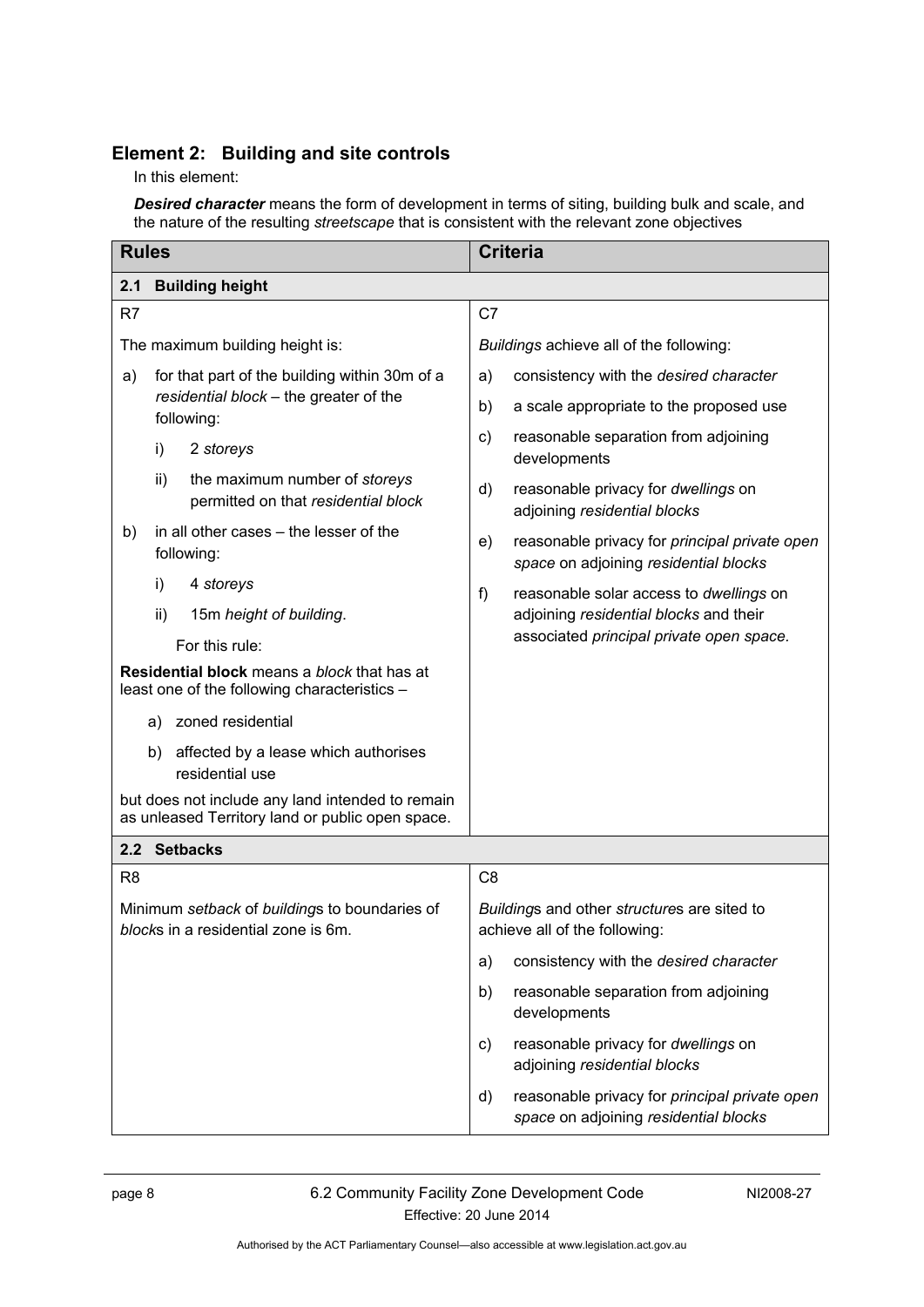<span id="page-10-0"></span>

| <b>Rules</b>                                                                        | <b>Criteria</b>                                                                                                                                                                                                                                                                                                 |  |
|-------------------------------------------------------------------------------------|-----------------------------------------------------------------------------------------------------------------------------------------------------------------------------------------------------------------------------------------------------------------------------------------------------------------|--|
|                                                                                     | reasonable solar access to dwellings on<br>e)<br>adjoining residential blocks and their<br>associated principal private open space.                                                                                                                                                                             |  |
| 2.3 Storage                                                                         |                                                                                                                                                                                                                                                                                                                 |  |
| R <sub>9</sub>                                                                      | C <sub>9</sub>                                                                                                                                                                                                                                                                                                  |  |
| Outdoor storage areas are screened from view<br>from any road or other public area. | Where the proposed use of the <i>site</i> requires open<br>areas for storage of goods and materials,<br>adequate provision is to be included in the design<br>layout of the site and should not encroach on car<br>parking areas, driveways or landscaped areas<br>and be adequately screened from public view. |  |

<span id="page-10-1"></span>

<span id="page-10-3"></span><span id="page-10-2"></span>

| <b>Rules</b>                         | <b>Criteria</b>                                                                                                                                                                                                                                                      |  |
|--------------------------------------|----------------------------------------------------------------------------------------------------------------------------------------------------------------------------------------------------------------------------------------------------------------------|--|
| <b>Materials and finishes</b><br>3.1 |                                                                                                                                                                                                                                                                      |  |
|                                      | C10                                                                                                                                                                                                                                                                  |  |
| There is no applicable rule.         | Where development presents a blank façade to<br>an adjoining block or public space, a visually<br>interesting architectural treatment is applied to<br>that wall, through the use of one or more<br>elements such as colour, articulation, materials<br>and shadows. |  |
|                                      | C <sub>11</sub>                                                                                                                                                                                                                                                      |  |
| There is no applicable rule.         | Buildings use high quality materials and have<br>façade with visually interesting architectural<br>treatments through the use of one or more<br>elements such as colour, materials, shadows or<br>deep framing profiles.                                             |  |
| 3.2 Interface                        |                                                                                                                                                                                                                                                                      |  |
|                                      | C <sub>12</sub>                                                                                                                                                                                                                                                      |  |
| There is no applicable rule.         | Where appropriate, compatible uses of any<br>existing buildings are integrated with new<br>development and provide physical connections<br>and linkages between buildings, and between<br>buildings and public spaces.                                               |  |
|                                      | C <sub>13</sub>                                                                                                                                                                                                                                                      |  |
| There is no applicable rule.         | Elements of the development that interface with a<br>street promote an attractive streetscape.                                                                                                                                                                       |  |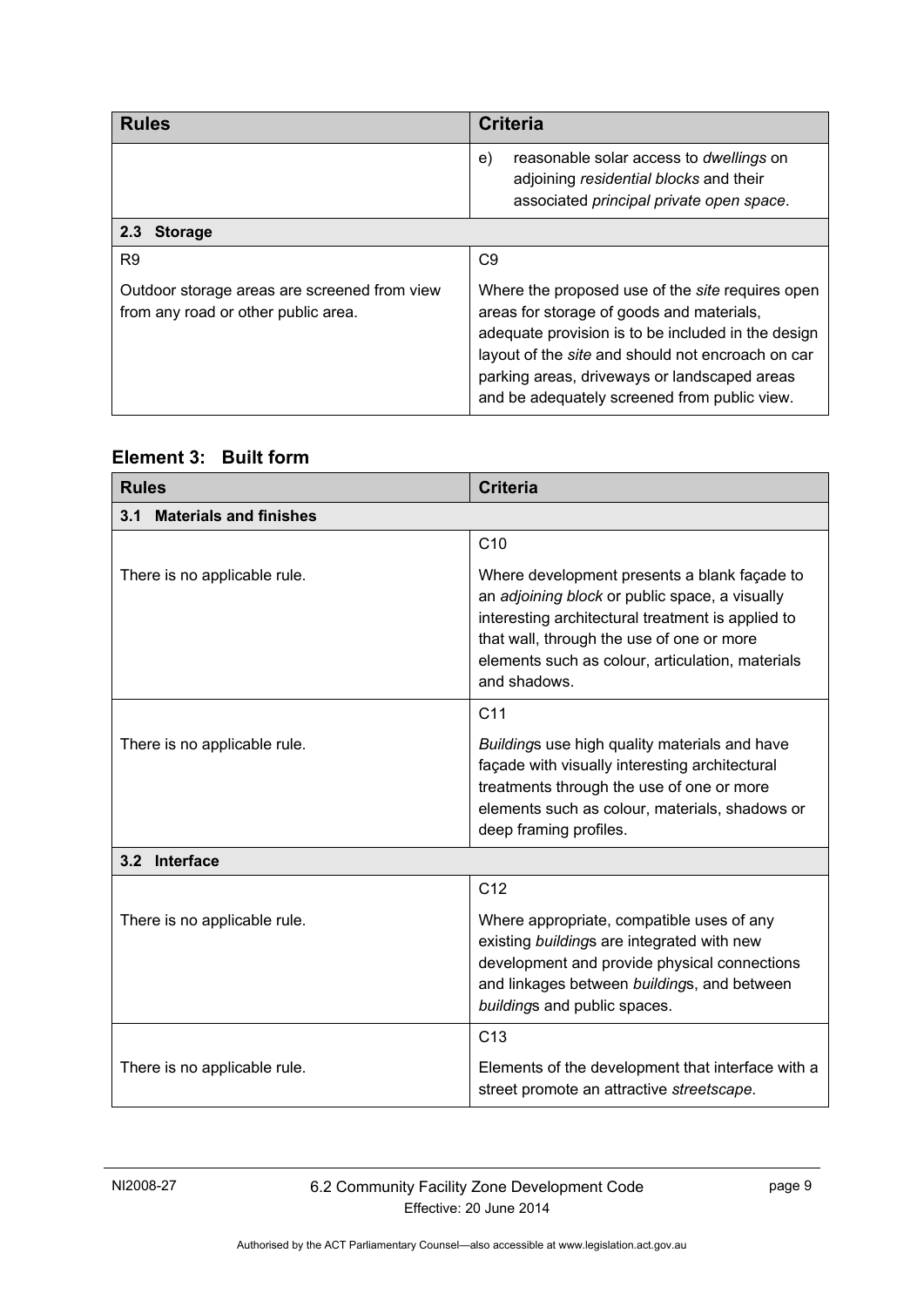### <span id="page-11-0"></span>**Element 4: Access**

<span id="page-11-1"></span>

| <b>Rules</b>                 | <b>Criteria</b>                                                                                                  |
|------------------------------|------------------------------------------------------------------------------------------------------------------|
| 4.1 Traffic generation       |                                                                                                                  |
|                              | C <sub>14</sub>                                                                                                  |
| There is no applicable rule. | The existing road network can accommodate the<br>amount of traffic likely to be generated by the<br>development. |

# <span id="page-11-2"></span>**Element 5: Environment protection**

<span id="page-11-3"></span>

| <b>Rules</b>                                                                                                                                                                                                                                        | <b>Criteria</b>                                                       |
|-----------------------------------------------------------------------------------------------------------------------------------------------------------------------------------------------------------------------------------------------------|-----------------------------------------------------------------------|
| Water sensitive urban design<br>5.1                                                                                                                                                                                                                 |                                                                       |
| R <sub>15</sub>                                                                                                                                                                                                                                     |                                                                       |
| This rule applies to sites $5000m^2$ or larger.                                                                                                                                                                                                     | This is a mandatory requirement. There is no                          |
| The average annual stormwater pollutant export<br>is reduced for all of the following:                                                                                                                                                              | applicable criterion.                                                 |
| suspended solids by at least 60 per cent<br>a)                                                                                                                                                                                                      |                                                                       |
| total phosphorous by at least 45 per cent<br>b)                                                                                                                                                                                                     |                                                                       |
| total nitrogen by at least 40 per cent<br>C)                                                                                                                                                                                                        |                                                                       |
| compared with an urban catchment with no water<br>quality management controls.                                                                                                                                                                      |                                                                       |
| Note: Compliance with this rule is demonstrated by a water<br>sensitive urban design outcomes plan endorsed by a suitably<br>qualified person.                                                                                                      |                                                                       |
| R <sub>16</sub>                                                                                                                                                                                                                                     |                                                                       |
| This rule applies to sites $2000m^2$ or larger.                                                                                                                                                                                                     | This is a mandatory requirement. There is no<br>applicable criterion. |
| Stormwater management complies with one of<br>the following:                                                                                                                                                                                        |                                                                       |
| the capacity of the existing pipe (minor)<br>a)<br>stormwater connection is not exceeded in<br>1-in-10 year storm event and the capacity of<br>the existing major overland stormwater<br>system is not exceeded in the 1-in-100 year<br>storm event |                                                                       |
| the 1-in-5 year and 1-in-100 year<br>b)<br>stormwater peak run off does not exceed<br>pre-development levels.                                                                                                                                       |                                                                       |
| Note: Compliance with this rule is demonstrated by a water<br>sensitive urban design outcomes plan endorsed by a suitably<br>qualified person.                                                                                                      |                                                                       |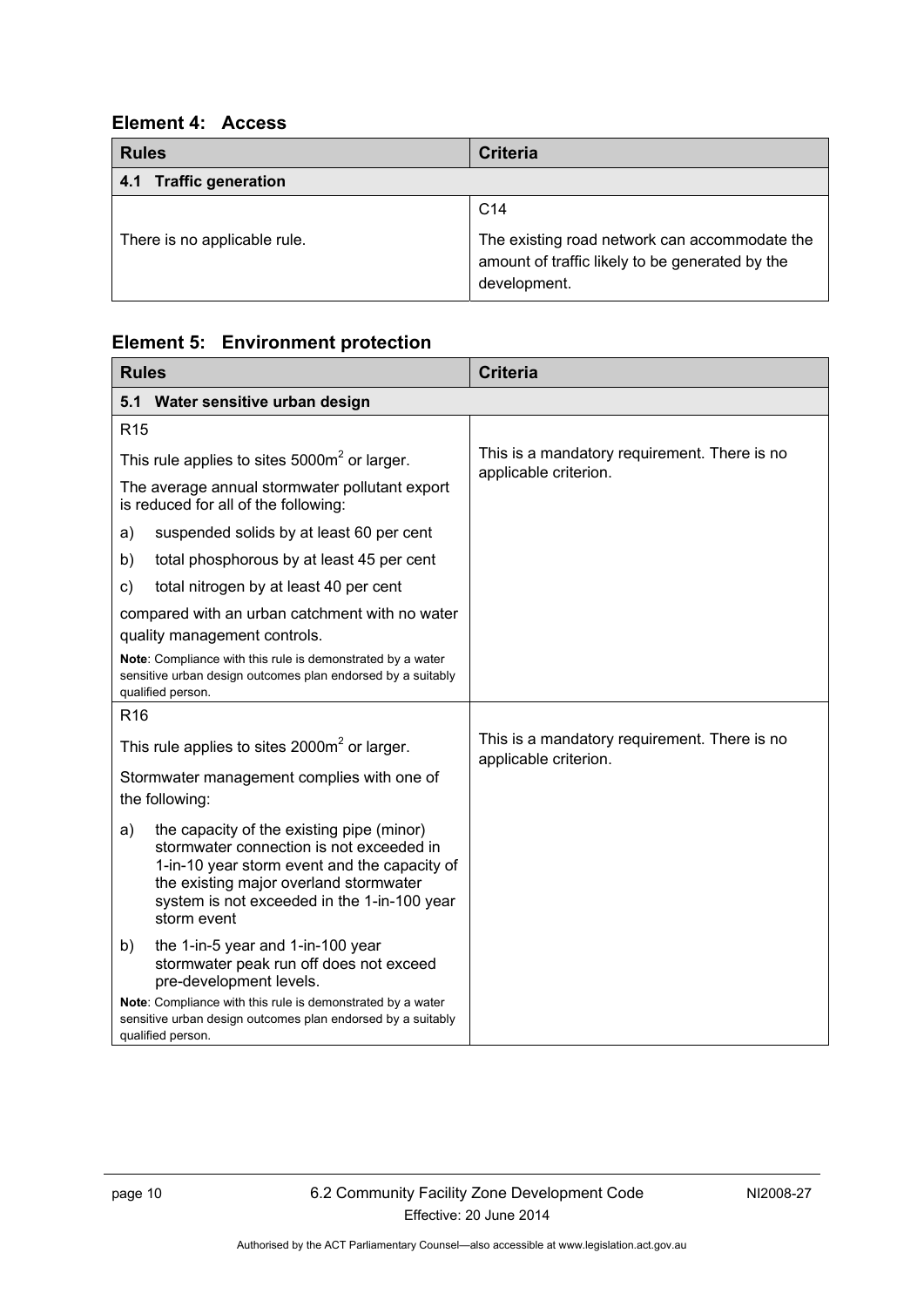<span id="page-12-2"></span><span id="page-12-1"></span><span id="page-12-0"></span>

| <b>Rules</b>                                                                                                                                                                                                                                                                                                                             | <b>Criteria</b>                                                               |
|------------------------------------------------------------------------------------------------------------------------------------------------------------------------------------------------------------------------------------------------------------------------------------------------------------------------------------------|-------------------------------------------------------------------------------|
| R <sub>17</sub>                                                                                                                                                                                                                                                                                                                          |                                                                               |
| This rule applies to sites $2,000m^2$ or larger.                                                                                                                                                                                                                                                                                         | This is a mandatory requirement. There is no<br>applicable criterion.         |
| Provision is made for one or more of the<br>following:                                                                                                                                                                                                                                                                                   |                                                                               |
| the storage of stormwater equivalent to at<br>a)<br>least 1.4kl per 100m <sup>2</sup> of impervious area,<br>and its release over a period of 1 to 3 days                                                                                                                                                                                |                                                                               |
| runoff peak flow for the 3 month ARI storm<br>b)<br>to be no more than pre-development levels<br>and release of captured flow over a period<br>of 1 to 3 days.                                                                                                                                                                           |                                                                               |
| Note: Compliance with this rule is demonstrated by a water<br>sensitive urban design outcomes plan endorsed by a suitably<br>qualified person.                                                                                                                                                                                           |                                                                               |
|                                                                                                                                                                                                                                                                                                                                          | C <sub>18</sub>                                                               |
| There is no applicable rule.                                                                                                                                                                                                                                                                                                             | Underground piping of natural stormwater<br>overland flow paths is minimised. |
| 5.2 Sediment and erosion control                                                                                                                                                                                                                                                                                                         |                                                                               |
| R <sub>19</sub>                                                                                                                                                                                                                                                                                                                          |                                                                               |
| This rule applies to sites larger than 3000m <sup>2</sup> .                                                                                                                                                                                                                                                                              | This is a mandatory requirement. There is no<br>applicable criterion.         |
| Development complies with a sediment and                                                                                                                                                                                                                                                                                                 |                                                                               |
| erosion control concept plan endorsed by the<br>Environment Protection Authority.                                                                                                                                                                                                                                                        |                                                                               |
| Supporting document: A sediment and erosion control<br>concept plan is prepared in accordance with Environment<br>Protection Authority Environmental Protection Guidelines for<br>Construction and Land Development in the ACT 2011.<br>Note: A condition of development approval may be imposed<br>to ensure compliance with this rule. |                                                                               |
| 5.3 Earthworks                                                                                                                                                                                                                                                                                                                           |                                                                               |
|                                                                                                                                                                                                                                                                                                                                          | C20                                                                           |
| There is no applicable rule.                                                                                                                                                                                                                                                                                                             | The extent of earthworks is minimised.                                        |
| 5.4 Tree protection                                                                                                                                                                                                                                                                                                                      |                                                                               |
| R <sub>21</sub>                                                                                                                                                                                                                                                                                                                          |                                                                               |
| This rule applies to a development that has one<br>or more of the following characteristics:                                                                                                                                                                                                                                             | This is a mandatory requirement. There is no<br>applicable criterion.         |
| a) requires groundwork within the tree<br>protection zone of a protected tree                                                                                                                                                                                                                                                            |                                                                               |
| is likely to cause damage to or removal of<br>b)<br>any protected trees                                                                                                                                                                                                                                                                  |                                                                               |
| The authority shall refer the development                                                                                                                                                                                                                                                                                                |                                                                               |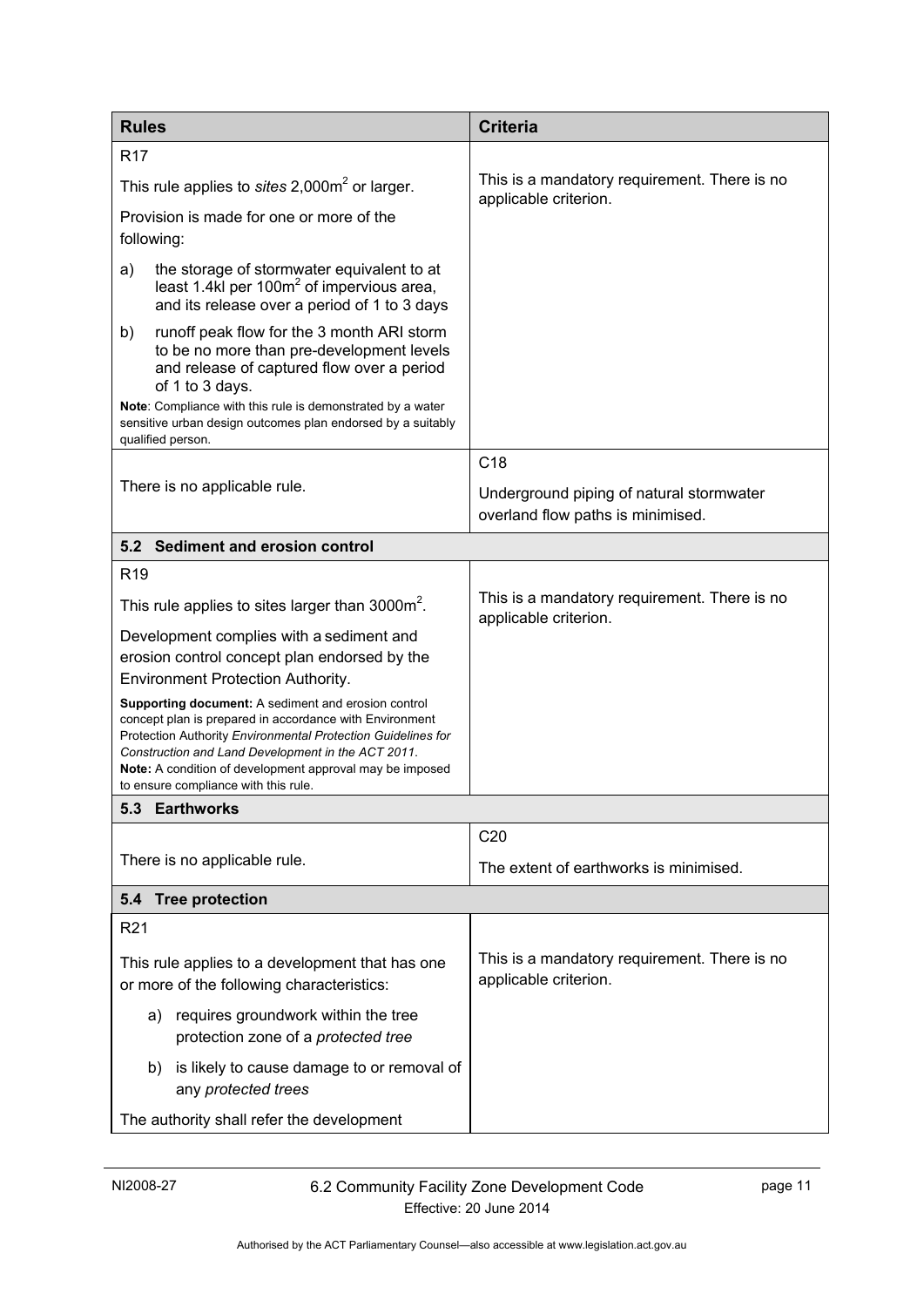<span id="page-13-1"></span><span id="page-13-0"></span>

| <b>Rules</b>                                                                                                                                                                                                                                                                                                                                                                                                                                                            | <b>Criteria</b>                                                                                                                                                                                                   |
|-------------------------------------------------------------------------------------------------------------------------------------------------------------------------------------------------------------------------------------------------------------------------------------------------------------------------------------------------------------------------------------------------------------------------------------------------------------------------|-------------------------------------------------------------------------------------------------------------------------------------------------------------------------------------------------------------------|
| application to the Conservator of Flora and                                                                                                                                                                                                                                                                                                                                                                                                                             |                                                                                                                                                                                                                   |
| Fauna.                                                                                                                                                                                                                                                                                                                                                                                                                                                                  |                                                                                                                                                                                                                   |
| Notes:                                                                                                                                                                                                                                                                                                                                                                                                                                                                  |                                                                                                                                                                                                                   |
| 1. Under the Planning and Development Regulation 2008 a<br>development application for a declared site under the<br>Tree Protection Act 2005, must be referred to the<br>Conservator of Flora and Fauna.                                                                                                                                                                                                                                                                |                                                                                                                                                                                                                   |
| 2. The authority will consider any advice from the<br>Conservator of Flora and Fauna before determining the<br>application in accordance with the Planning and<br>Development Act 2007.                                                                                                                                                                                                                                                                                 |                                                                                                                                                                                                                   |
| 3. Protected tree and declared site are defined under the<br>Tree Protection Act 2005.                                                                                                                                                                                                                                                                                                                                                                                  |                                                                                                                                                                                                                   |
| <b>Heritage</b><br>5.5                                                                                                                                                                                                                                                                                                                                                                                                                                                  |                                                                                                                                                                                                                   |
| <b>R22</b>                                                                                                                                                                                                                                                                                                                                                                                                                                                              | C22                                                                                                                                                                                                               |
| In accordance with section 148 of the Planning<br>and Development Act 2007, applications for<br>developments on land or buildings subject to<br>provisional registration or registration under s.41<br>of the Heritage Act 2004 are accompanied by<br>advice from the Heritage Council stating that the<br>development meets the requirements of the<br>Heritage Act 2004.                                                                                              | If advice from the Heritage Council is required<br>however not provided, the application will be<br>referred to the Heritage Council and its advice<br>considered before the determination of the<br>application. |
| 5.6 Contamination                                                                                                                                                                                                                                                                                                                                                                                                                                                       |                                                                                                                                                                                                                   |
| R <sub>23</sub>                                                                                                                                                                                                                                                                                                                                                                                                                                                         |                                                                                                                                                                                                                   |
| This rule applies where an assessment by the<br>proponent in accordance with the ACT<br>Government Strategic Plan - Contaminated Sites<br>Management 1995 and the ACT Environment<br>Protection Policy 2000 identifies contamination<br>within or adjacent to the development area, but<br>does not apply if the Environment Protection<br>Authority has provided written advice that there<br>are no contaminated sites within or adjacent to<br>the development area. | This is a mandatory requirement. There is no<br>applicable criterion                                                                                                                                              |
| Development complies with an environmental site<br>assessment report endorsed by Environment<br>Protection Authority.                                                                                                                                                                                                                                                                                                                                                   |                                                                                                                                                                                                                   |
| Supporting document: Environmental site assessment<br>report endorsed by Environment Protection Authority.<br>Note: A condition of development approval may be imposed<br>to ensure compliance with this rule.                                                                                                                                                                                                                                                          |                                                                                                                                                                                                                   |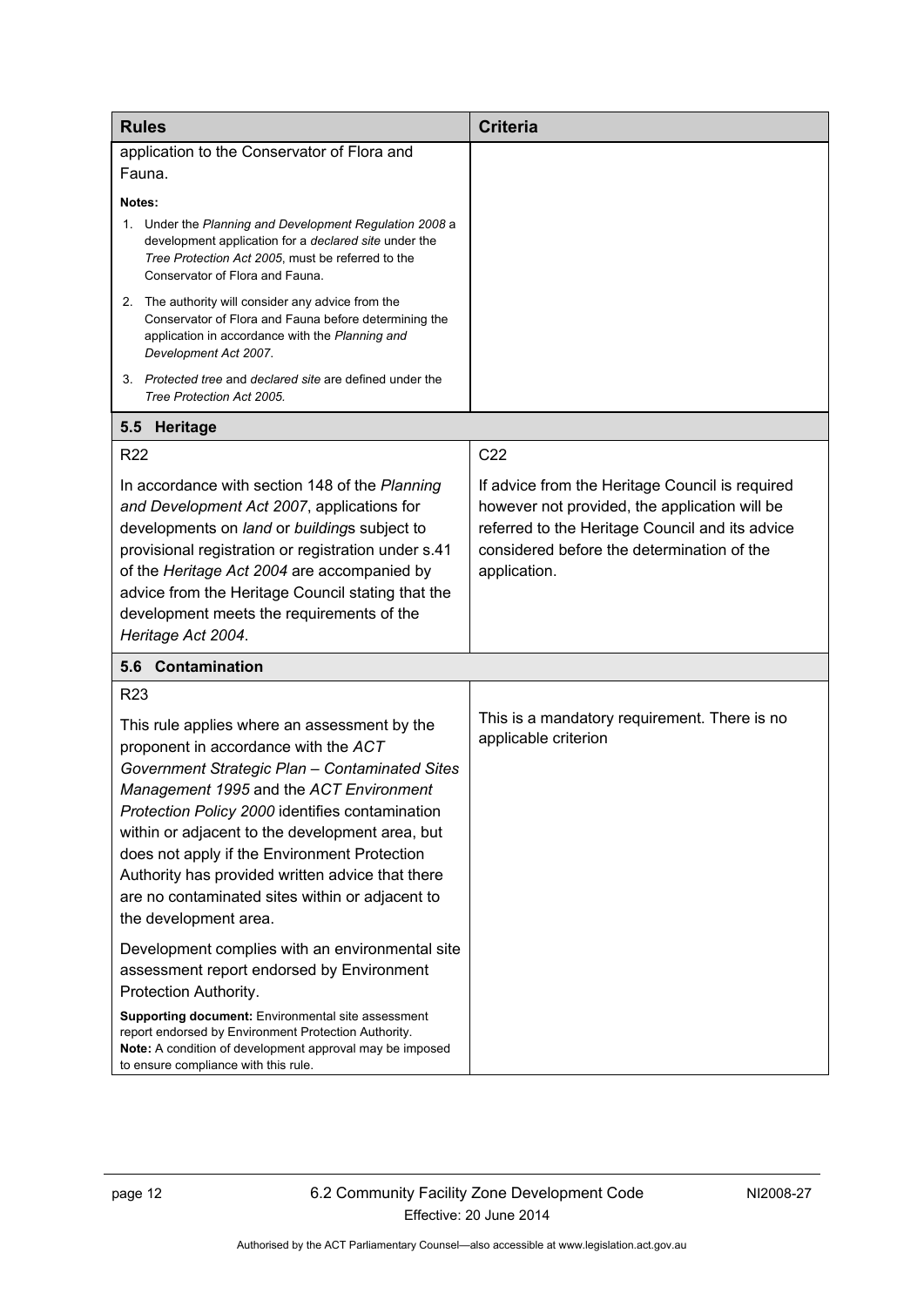<span id="page-14-0"></span>

<span id="page-14-1"></span>

| <b>Rules</b>                                                                                                                                                                                                                                                                                                                      | <b>Criteria</b>                                                                               |
|-----------------------------------------------------------------------------------------------------------------------------------------------------------------------------------------------------------------------------------------------------------------------------------------------------------------------------------|-----------------------------------------------------------------------------------------------|
| <b>Noise</b><br>6.1                                                                                                                                                                                                                                                                                                               |                                                                                               |
| R <sub>24</sub>                                                                                                                                                                                                                                                                                                                   | C <sub>24</sub>                                                                               |
| This rule applies to any of the following:                                                                                                                                                                                                                                                                                        | Development types specified in rule R24 do not                                                |
| i)<br>emergency services facility                                                                                                                                                                                                                                                                                                 | unreasonably diminish the residential amenity of<br>current or future neighbouring residents. |
| ii)<br>indoor recreation facility                                                                                                                                                                                                                                                                                                 |                                                                                               |
| iii)<br>outdoor recreation facility                                                                                                                                                                                                                                                                                               |                                                                                               |
| Development complies with a noise management<br>plan prepared by a suitably qualified person and<br>endorsed by the Environment Protection<br>Authority.                                                                                                                                                                          |                                                                                               |
| The noise management plan will detail the<br>proposed design, siting and construction methods<br>that will be employed to ensure compliance with<br>the Noise Zone Standard as detailed in the EPA's<br>Noise Environment Protection Policy, January<br>2010, based on the estimated noise levels when<br>the facility is in use. |                                                                                               |
| Supporting document: noise management plan endorsed by<br>the Environment Protection Authority.<br>Note: A condition of development approval may be imposed<br>to ensure compliance with the endorsed noise management<br>plan.                                                                                                   |                                                                                               |

# <span id="page-14-2"></span>**Element 7: Services and utilities**

<span id="page-14-4"></span><span id="page-14-3"></span>

| <b>Rules</b>                                                                                                                                                                                                                                                                                                            | <b>Criteria</b>                                                                                                                                                                             |  |
|-------------------------------------------------------------------------------------------------------------------------------------------------------------------------------------------------------------------------------------------------------------------------------------------------------------------------|---------------------------------------------------------------------------------------------------------------------------------------------------------------------------------------------|--|
| Waste management<br>7.1                                                                                                                                                                                                                                                                                                 |                                                                                                                                                                                             |  |
| R <sub>25</sub>                                                                                                                                                                                                                                                                                                         |                                                                                                                                                                                             |  |
| Development complies with the waste facilities<br>and management measures endorsed by<br>Territory and Municipal Services Directorate.                                                                                                                                                                                  | This is a mandatory requirement. There is no<br>applicable criterion.                                                                                                                       |  |
| <b>Supporting document:</b> Written confirmation by Territory and<br>Municipal Services Directorate that with the waste facilities<br>and management associated with the development are in<br>accordance with the current version of the Development<br>Control Code for Best Practice Waste Management in the<br>ACT. |                                                                                                                                                                                             |  |
| 7.2 Utilities                                                                                                                                                                                                                                                                                                           |                                                                                                                                                                                             |  |
| R <sub>26</sub>                                                                                                                                                                                                                                                                                                         | C <sub>26</sub>                                                                                                                                                                             |  |
| A statement of compliance from each relevant<br>utility provider (for water, sewerage, stormwater,<br>electricity and gas) is provided, which confirms<br>that the location and nature of earthworks, utility<br>connections, proposed buildings, pavements and                                                         | If a statement of compliance is not provided the<br>application will be referred to the relevant agency<br>in accordance with the requirements of the<br>Planning and Development Act 2007. |  |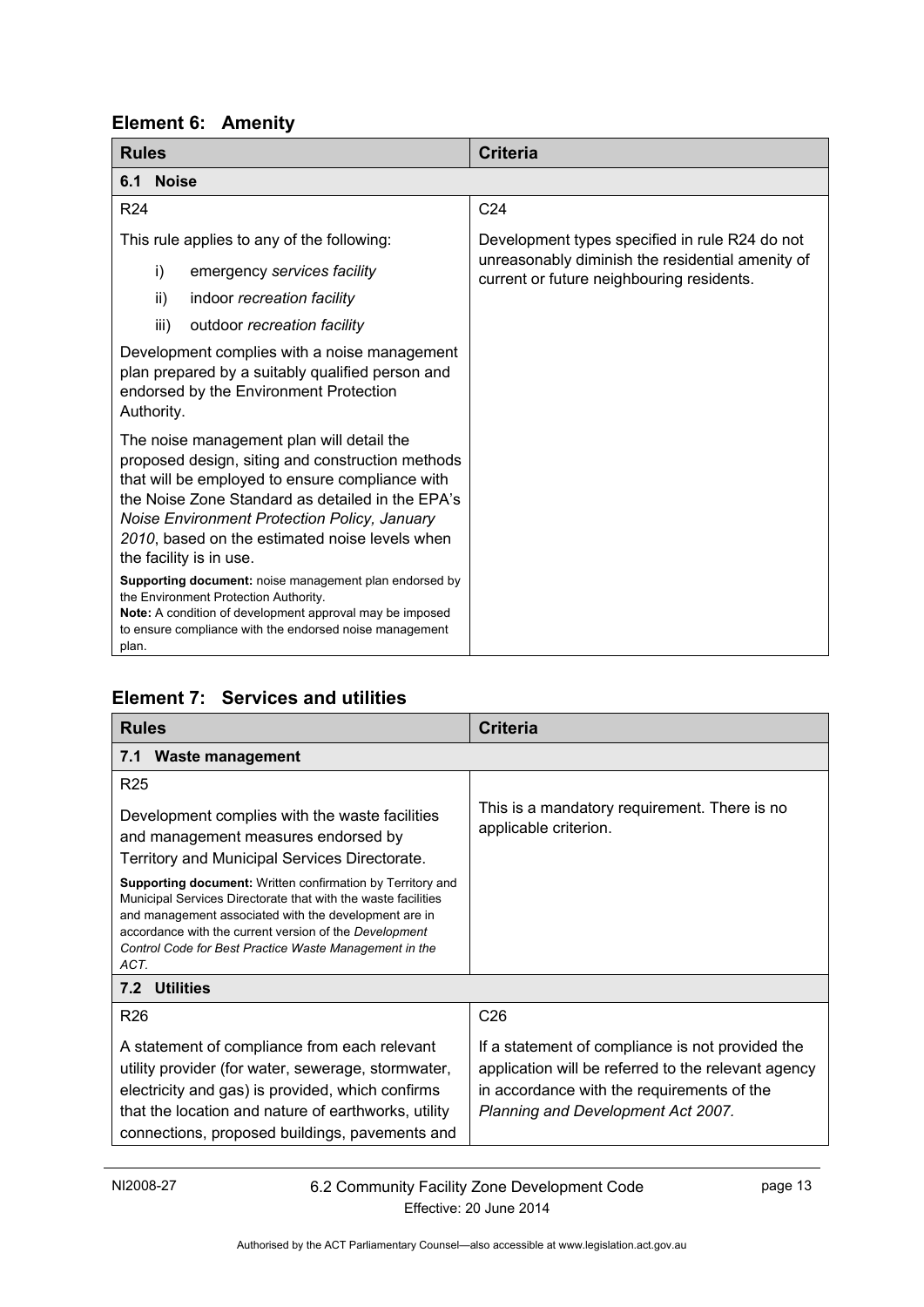<span id="page-15-0"></span>

| <b>Rules</b>                                                                                                                                                                                                                                                                                                            | <b>Criteria</b>                                                       |
|-------------------------------------------------------------------------------------------------------------------------------------------------------------------------------------------------------------------------------------------------------------------------------------------------------------------------|-----------------------------------------------------------------------|
| 7.1 Waste management                                                                                                                                                                                                                                                                                                    |                                                                       |
| <b>R25</b>                                                                                                                                                                                                                                                                                                              |                                                                       |
| Development complies with the waste facilities<br>and management measures endorsed by<br>Territory and Municipal Services Directorate.                                                                                                                                                                                  | This is a mandatory requirement. There is no<br>applicable criterion. |
| <b>Supporting document:</b> Written confirmation by Territory and<br>Municipal Services Directorate that with the waste facilities<br>and management associated with the development are in<br>accordance with the current version of the Development<br>Control Code for Best Practice Waste Management in the<br>ACT. |                                                                       |
| landscape features comply with utility access                                                                                                                                                                                                                                                                           |                                                                       |
| provisions and asset clearance zones.                                                                                                                                                                                                                                                                                   |                                                                       |
| Note: Where there is a conflict between planning and utility<br>requirements, the utility requirements take precedence over<br>other codified or merit provisions.                                                                                                                                                      |                                                                       |
| 7.3 Waste water                                                                                                                                                                                                                                                                                                         |                                                                       |
| R <sub>27</sub>                                                                                                                                                                                                                                                                                                         |                                                                       |
| Subject to ActewAGL approval, all under cover<br>areas drain to the sewer.                                                                                                                                                                                                                                              | This is a mandatory requirement. There is no<br>applicable criterion. |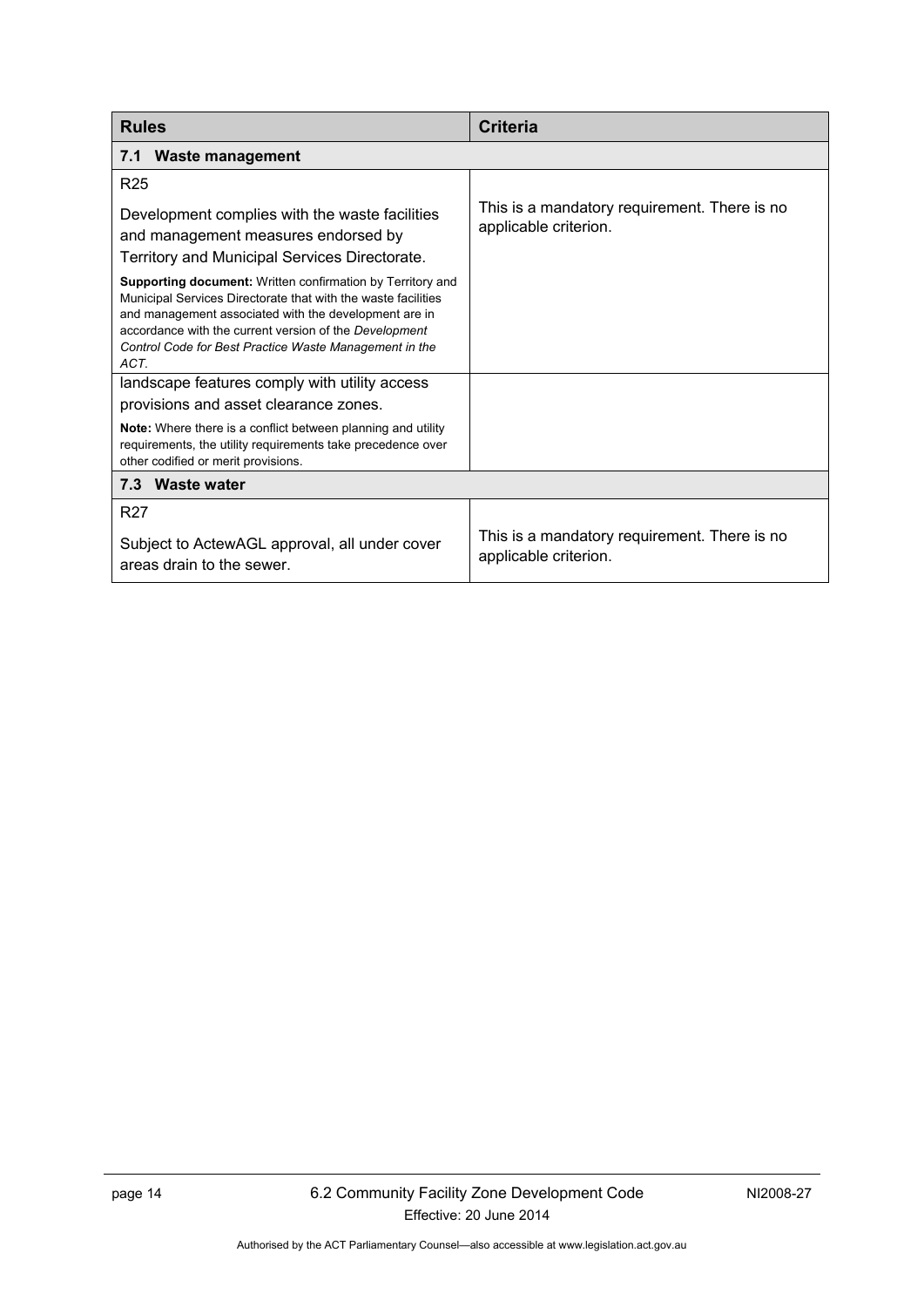<span id="page-16-2"></span><span id="page-16-1"></span>

| <b>Rules</b> |                                                                                                                                                                                                                                                       | <b>Criteria</b>                                                                                                                                                                                  |  |
|--------------|-------------------------------------------------------------------------------------------------------------------------------------------------------------------------------------------------------------------------------------------------------|--------------------------------------------------------------------------------------------------------------------------------------------------------------------------------------------------|--|
|              | 8.1 Utilities                                                                                                                                                                                                                                         |                                                                                                                                                                                                  |  |
| <b>R28</b>   |                                                                                                                                                                                                                                                       |                                                                                                                                                                                                  |  |
|              | This rule applies to demolition.                                                                                                                                                                                                                      | This is a mandatory requirement. There is no<br>applicable criterion.                                                                                                                            |  |
|              | The application is accompanied by a statement of<br>endorsement for utilities (including water,<br>sewerage, stormwater, electricity and gas) in<br>accordance with section 148 of the Planning and<br>Development Act 2007 for all of the following: |                                                                                                                                                                                                  |  |
| a)           | all network infrastructure on or immediately<br>adjacent to the site has been identified on<br>the plan                                                                                                                                               |                                                                                                                                                                                                  |  |
| b)           | all potentially hazardous substances and<br>conditions (associated with or resulting from<br>the demolition process) that may constitute<br>a risk to utility services have been identified                                                           |                                                                                                                                                                                                  |  |
| C)           | all required network disconnections have<br>been identified and the disconnection works<br>comply with utility requirements                                                                                                                           |                                                                                                                                                                                                  |  |
| d)           | all works associated with the demolition<br>comply with and are in accordance with<br>utility asset access and protection<br>requirements.                                                                                                            |                                                                                                                                                                                                  |  |
|              | 8.2 Hazardous materials                                                                                                                                                                                                                               |                                                                                                                                                                                                  |  |
| <b>R29</b>   |                                                                                                                                                                                                                                                       | C <sub>29</sub>                                                                                                                                                                                  |  |
|              | Demolition of:                                                                                                                                                                                                                                        | If an endorsed hazardous material survey is                                                                                                                                                      |  |
| a)           | Multi unit housing (including garages and<br>carports) for which a certificate of<br>occupancy was issued prior to 1985, or                                                                                                                           | required however evidence of an endorsed<br>hazardous materials survey is not provided, the<br>application will be referred to the relevant agency<br>in accordance with the requirements of the |  |
| b)           | commercial or industrial premises for which<br>a certificate of occupancy was issued before<br>2005,                                                                                                                                                  | Planning and Development Act 2007.                                                                                                                                                               |  |
|              | is undertaken in accordance with hazardous<br>materials survey (including an asbestos survey)<br>endorsed by the Environment Protection<br>Authority.                                                                                                 |                                                                                                                                                                                                  |  |
|              | A hazardous materials survey includes, as a<br>minimum, the identification of a disposal site for<br>hazardous materials, including asbestos, that<br>complies with one (1) of the following:                                                         |                                                                                                                                                                                                  |  |

# <span id="page-16-0"></span>**Element 8: Demolition**